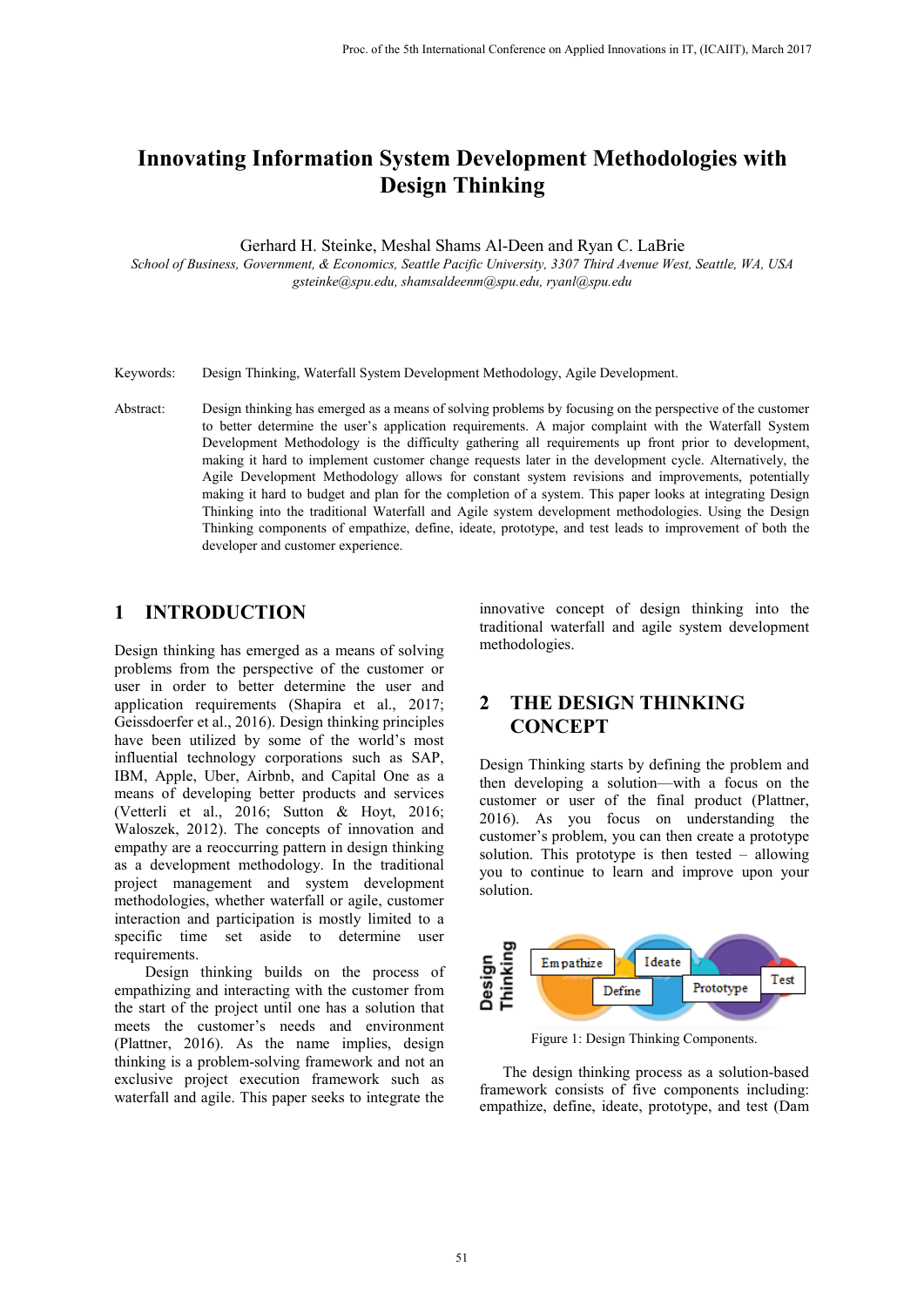& Siang, 2016; Waloszek, 2012). Unlike traditional project management processes such as waterfall, design thinking is not a linear methodology. For instance, while in the empathize phase, people could also be working on a prototype to learn more about the subject, gain a deeper understanding, and create a better solution.

> **Empathize:** A major component of design thinking is empathy. During the empathize phase the researcher or group works to understand the customer or the user who is going to be using the final product or service. When a researcher truly understands the user, he or she will be able to more clearly understand the issues they are facing. Requirements gathering processes such as observing, engaging through conversation, and interviewing are used – but with a deeper goal of empathizing with the user, to more thoroughly understand the problem and the related issues. Researchers should be able to develop and gain similar insights of the experiences as the users have. The goal of this phase is to gather requirements by better understanding the experiences of the users.

> **Define:** Based on what is learned during the empathize phase, the define stage is where researchers bring focus and clarity to the parameters of the issue. The researcher, with the deeper understanding of the requirements gained from the empathize phase, along with their knowledge and view of the whole environment, should be able to document the requirements in a clear manner. Those working on this design thinking approach use tools to focus and understand the problems experienced by the users. The researcher should be able to step back and see the problem from a higher level or a more comprehensive perspective. By learning more about the user and the situation and environment, the researcher will see the problem more clearly. Once the requirements are defined, a research team is able to move to the next phase to generate ideas to address the problems. The define phase should conclude with a statement about the requirements that clearly sets out the scope and parameters of the problems.

**Ideate:** The ideate phase consists of generating multiple ideas that could be possible solutions to the problems previously defined, or at least part of the solution to the proposed challenge. This is done by creating the widest possible range of ideas. Generating a wide range of ideas allows researchers to use their imagination and look beyond obvious solutions potentially leading to more innovative ideas. The ideating phase includes various innovation techniques include building prototypes, body storming, mind mapping, and sketching. Prototyping is especially important during the ideating phase since it provides new views of the problems as well as of possible solutions.

**Prototype:** A prototype could range anywhere from post-it notes on a board to a tangible product. The more realistic the prototype is to what an actual user is going to use, the better the feedback and insights for improvement. Prototypes allow teams to recognize flaws in their design thinking progress while having the freedom to iterate their product.

**Test:** Testing is a way to solicit feedback from the prototypes and ideas created in the previous phase. Testing allows for repeating the process of applying empathy to how users experience the prototype and comparing the feedback to their initial notes. Feedback from the testing phase will help refine prototypes, and ultimately indicate whether the defined problems are addressed appropriately.

Although design thinking has been introduced as phases in a framework, often these five stages are not sequential. The team may return to a phase or even start again at the first phase of empathizing, as they try to determine if an idea or prototype actually meets the requirement, or exposes other related issues. These stages could also be viewed as components that contribute to a project, rather than a step-by-step guide.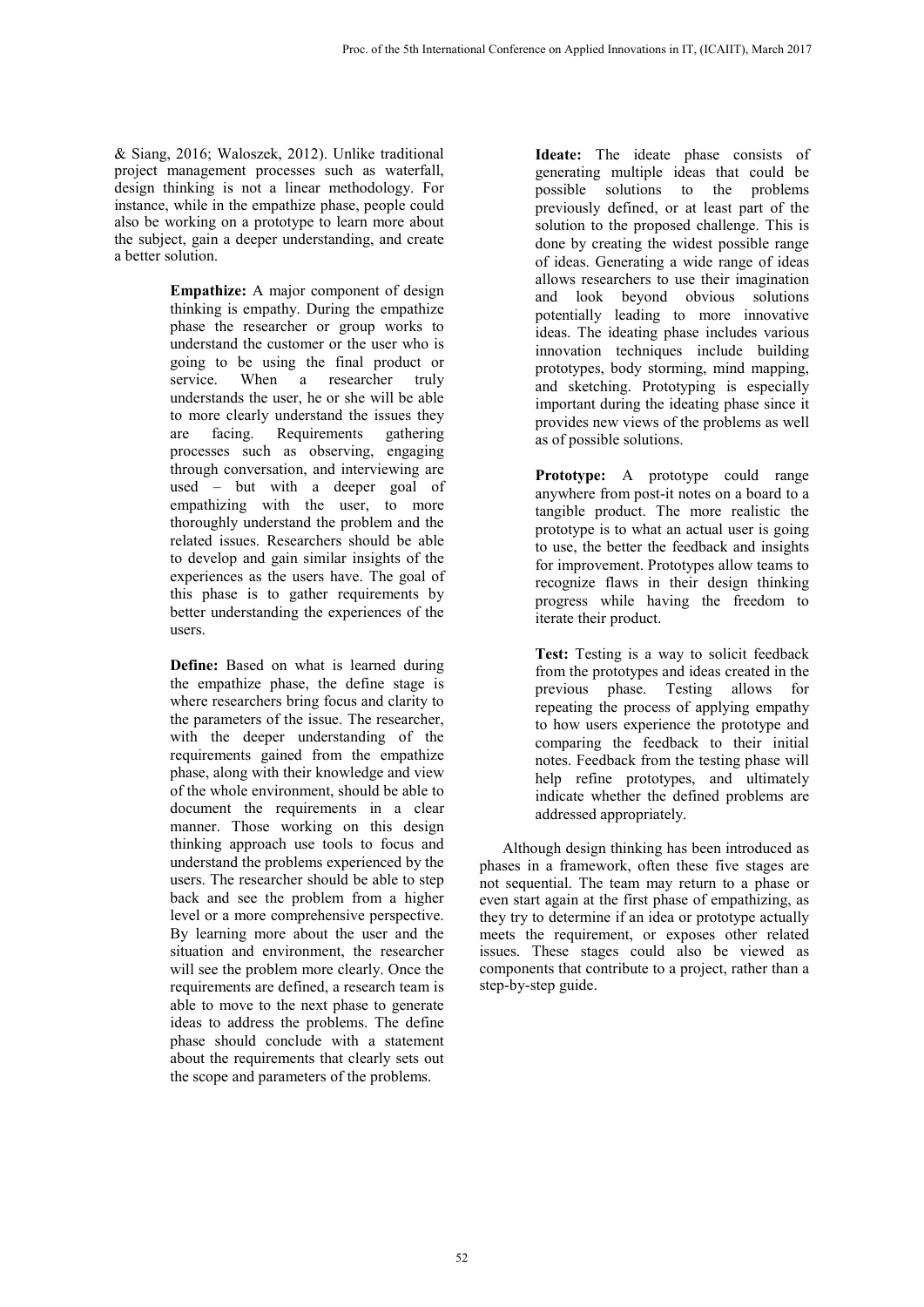## **3 DESIGN THINKING AND THE WATERFALL METHODOLOGY**

The waterfall system development methodology consists of major sequential steps or phases, including: analyze, design, build, test, and deploy (Royce, 1970; Bell & Thayer, 1976). With the waterfall method, approval committees and project sponsors are required to sign-off at the conclusion of each phase in order for the project to proceed to the next sequential phase. While the waterfall methodology is beneficial in identifying requirements before a system is developed, it is not meant to be iterated upon once the design phase is complete. This leads to projects missing This leads to projects missing requirements or including feature and requirements that are not needed or wanted by users. This poses challenges in dynamic environments where potential new technology and new requirements are desired by users. Another downfall to the waterfall methodology is that researchers and teams often become overwhelmed with satisfying project approvals and meeting deadlines that they lose focus on the primary goal of the project; which is to develop a better product for the users and sponsoring organizations.

Although the waterfall methodology does share similar steps to design thinking, the latter is distinguished by its extremely heavy emphasis on empathy and human-centered design. Thus, for those companies looking to improve their products while retaining their waterfall system development practices, it is possible to incorporate both methodologies, as shown in figure 2 below. Design thinking can be combined into the waterfall method during the analysis and design phases.



Figure 2: Design Thinking and Waterfall Methodology (adapted from Kramer, 2016).

In traditional project management methodologies, a project is determined successful if it is completed on time and within budget, assuming that the project goals and methods of achieving them are defined at the beginning of a project (Turner & Cochrane, 1993). Organizations continue to base project success on defined goals, budgets, and

timelines which has proven successful if the goals and constraints are clear from the start. In the case where goals and constraints are ill-defined or unknown, organizations suffer adequate guidance and base project success on irrelevant benchmarks. According to Turner and Cochrane (1993), projects where the desired value and goals are not clearly known are most likely to fail.



Figure 3: Goals-and-Methods Matrix (adapted from Turner & Cochrane, 1993).

For instance, in the analysis phase of waterfall, a well-defined goal and a quick interpretation of a situation are essential in order to move forward. This could be in the form of a team receiving an assignment from a client to complete a project. Design Thinking approaches problem formulation as the start of a dialogue with decision makers and users. Goals and parameters are uncovered through intensive observation, challenging stereotypical perception, and postponing problem definition. (Dijksterhuis & Silvius, 2016) In other words, the Design Thinking process is best utilized for an illdefined problem in an organizational and/or social context.

While more research and case studies are needed for the integration of design thinking into system development, a couple of use case success stories are worth mentioning. For example, Netflix's 2011 User Experience (Web interface) redesign was design thinking inspired. The lesson learned there was that though initially there seemed to be a loud, vocal resistance, that the minority voice was overruled by the sheer number of new users delighted with the simplified interface. Similarly, Japan's largest airline, All Nippon Airways (ANA) used design thinking principles to create a customer loyalty (WonderFLY) platform offering customers products never offered before.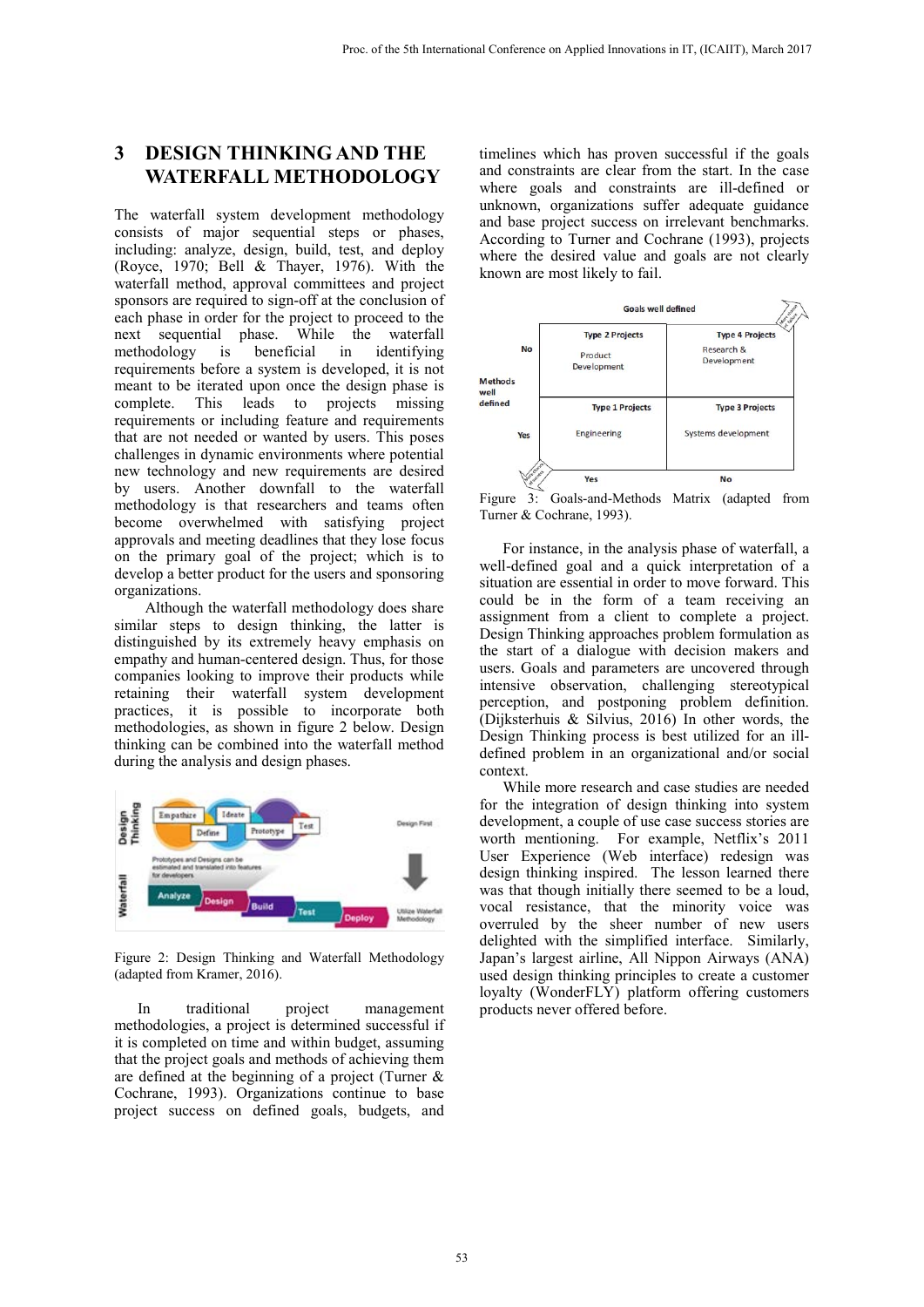## **4 THE AGILE DEVELOPMENT METHODOLOGY**

Although examples of iterative development came up time after time in software development history, agile methods did not gain popularity until the 1990s (Houston, 2014). During this time, software engineers began to question traditional waterfall methods and looked for methods that they felt better supported an engineer's requirements to develop good working software in an efficient manner.

The Agile manifesto, published in February 2001, is based on four values of agile methodologies, as paraphrased by Houston (2014):

- Individuals and interactions over processes and tools;
- Working software over comprehensive documentation;
- Customer collaboration over contract negotiation;
- Responding to change over following a plan.

Agile methodologies do not follow sequential development practices that traditional methodologies like waterfall follow. Agile focuses on an incremental approach for developing an application. Agile is often used where there is ambiguity of the requirements and the organization does not know what they want up front. With agile, organizations provide a general idea, and then the system is developed in sprints, each time working on another aspect of the system or changing those parts that do not meet the user requirements.



Figure 4: The Agile Development Methodology.

#### **5 DESIGN THINKING AND THE AGILE METHODOLOGY**

Integrating Design Thinking into the Agile system development methodology means that not only is the

customer a part of every sprint, but that much more focus is put in the beginning to determine the customer needs, requirements, and environment (Roach, 2015). Design Thinking would enable clearer focus of the customer requirements – affecting the product vision and product backlog. There would be less rework during the sprints, since there is a more clear vision of requirements and customer expectations at the start.



Figure 5: Design Thinking and Agile Development Methodology.

Cicoria et al. (2013) document a number of IDEO's integration of design thinking with the agile methodology in which IDEO's work helped some of the largest corporations in the world. This includes Apple & Microsoft's computer mouse design and development as well as the Ford Motor Company and Wayne Helix manufacturing divisions.

## **6 CONCLUSION AND FUTURE RESEARCH**

The essence of design thinking as a problem-solving methodology is meant to bring the user's experience with a product to the system designers, engineers, and developers – who will then be able to understand and solve user issues more accurately. The premise of design thinking is that products need designing from the user's perspective in order to be most effective. By concentrating on the user, the development teams will be able to build products and services better suited to customer needs. Furthermore, design thinking can and should be combined with waterfall and agile system development methodologies to more clearly understand system requirements. Design thinking will require the different system development